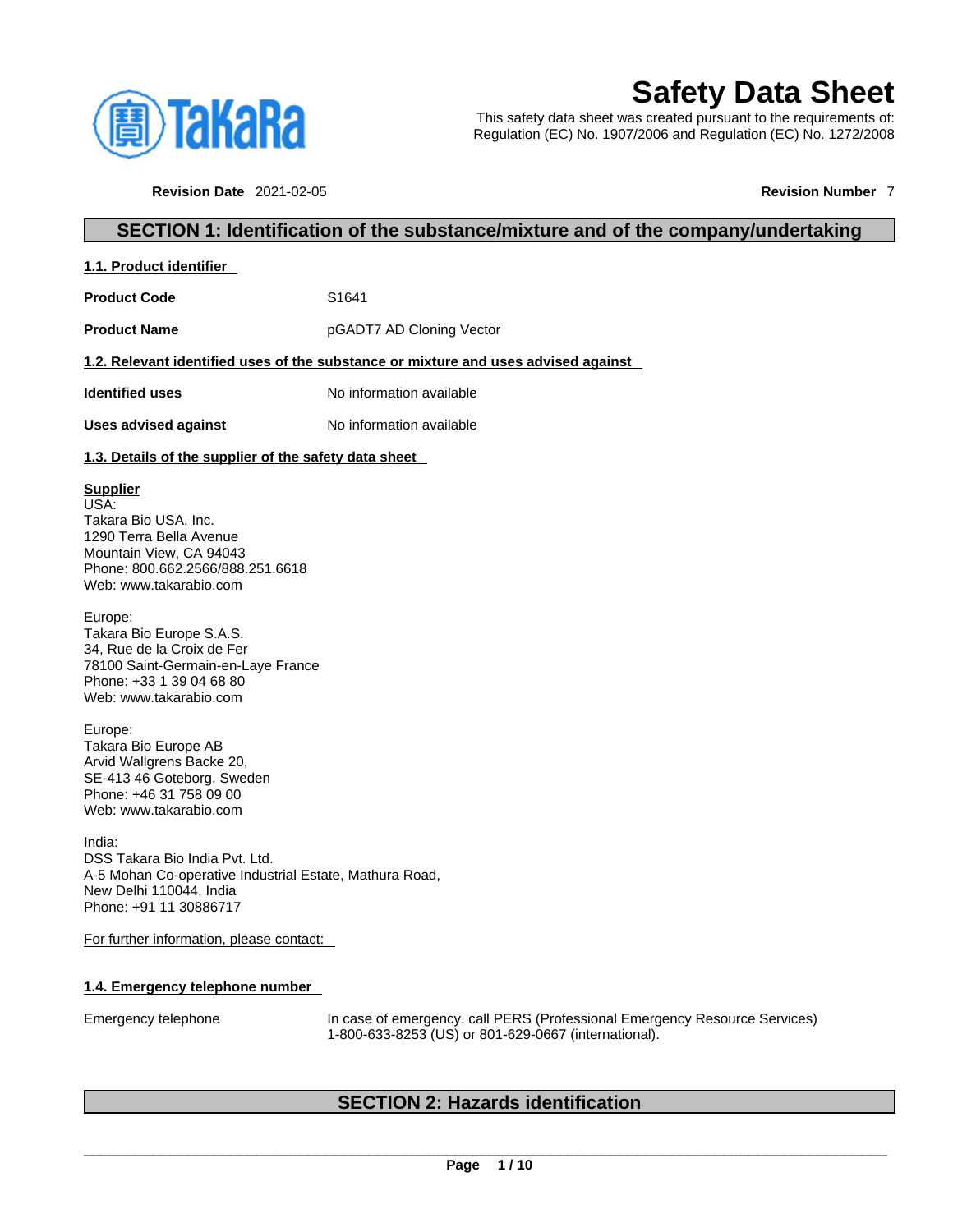## **2.1. Classification of the substance or mixture**

*Regulation (EC) No 1272/2008*  This mixture is classified as not hazardous according to regulation (EC) 1272/2008 [CLP]

#### **2.2. Label elements**

This mixture is classified as not hazardous according to regulation (EC) 1272/2008 [CLP] **Hazard statements** This mixture is classified as not hazardous according to regulation (EC) 1272/2008 [CLP]

#### **2.3. Other hazards**

No information available.

# **SECTION 3: Composition/information on ingredients**

#### **3.1 Substances**

Not applicable

**3.2 Mixtures** 

#### **Full text of H- and EUH-phrases: see section 16**

*Acute Toxicity Estimate No information available* 

This product does not contain candidate substances of very high concern at a concentration >=0.1% (Regulation (EC) No. 1907/2006 (REACH), Article 59)

# **SECTION 4: First aid measures**

#### **4.1. Description of first aid measures**

| <b>Inhalation</b>                                                               | Remove to fresh air.                                                                                                    |  |
|---------------------------------------------------------------------------------|-------------------------------------------------------------------------------------------------------------------------|--|
| Eye contact                                                                     | Rinse thoroughly with plenty of water for at least 15 minutes, lifting lower and upper eyelids.<br>Consult a physician. |  |
| <b>Skin contact</b>                                                             | Wash skin with soap and water. In the case of skin irritation or allergic reactions see a<br>physician.                 |  |
| Ingestion                                                                       | Clean mouth with water and drink afterwards plenty of water.                                                            |  |
| 4.2. Most important symptoms and effects, both acute and delayed                |                                                                                                                         |  |
| <b>Symptoms</b>                                                                 | No information available.                                                                                               |  |
| 4.3. Indication of any immediate medical attention and special treatment needed |                                                                                                                         |  |
| Note to physicians                                                              | Treat symptomatically.                                                                                                  |  |

# **SECTION 5: Firefighting measures**

#### **5.1. Extinguishing media**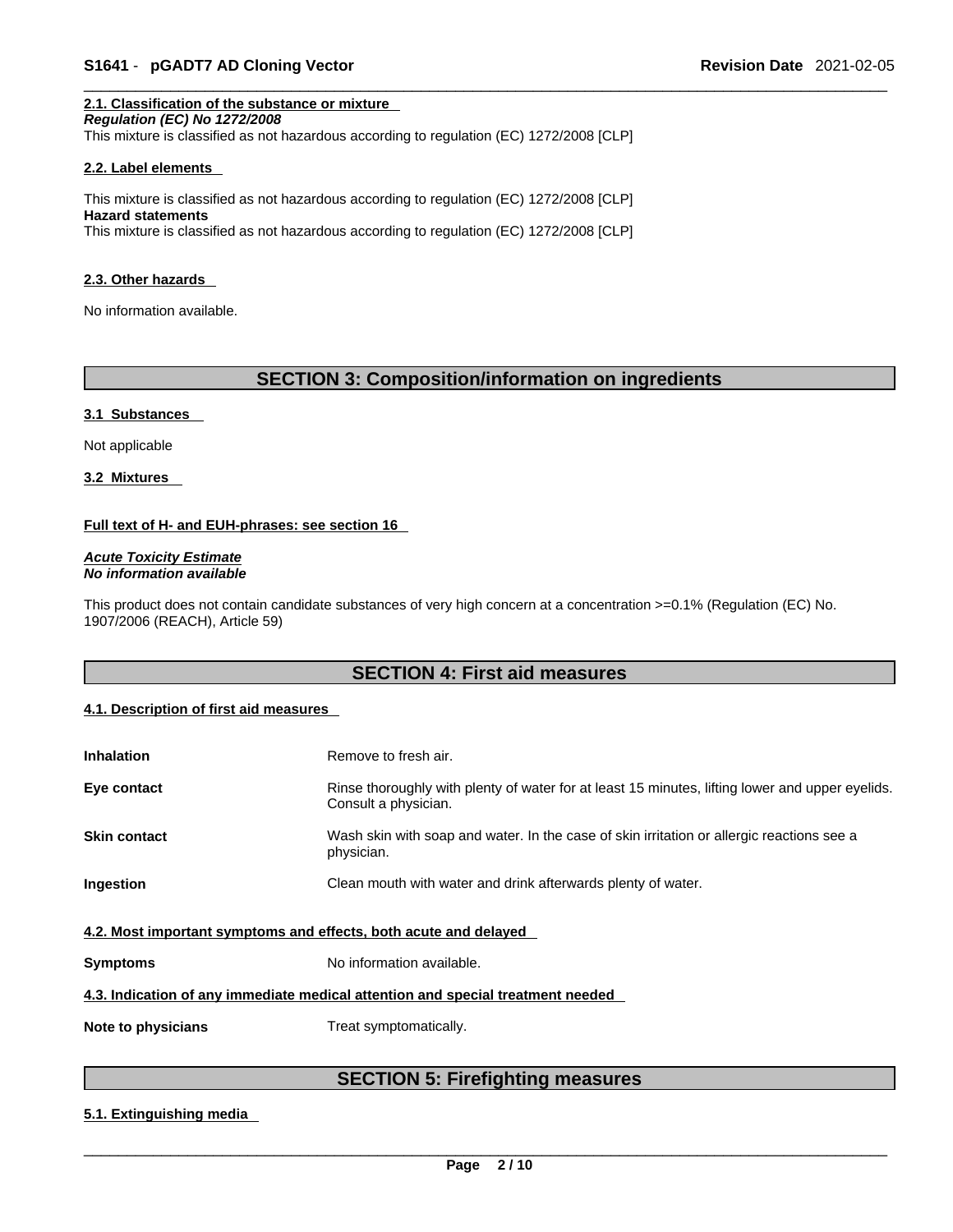| <b>Suitable Extinguishing Media</b>                        | Use extinguishing measures that are appropriate to local circumstances and the<br>surrounding environment.                            |
|------------------------------------------------------------|---------------------------------------------------------------------------------------------------------------------------------------|
| <b>Large Fire</b>                                          | CAUTION: Use of water spray when fighting fire may be inefficient.                                                                    |
| Unsuitable extinguishing media                             | Do not scatter spilled material with high pressure water streams.                                                                     |
| 5.2. Special hazards arising from the substance or mixture |                                                                                                                                       |
| Specific hazards arising from the<br>chemical              | No information available.                                                                                                             |
| 5.3. Advice for firefighters                               |                                                                                                                                       |
| Special protective equipment for<br>fire-fighters          | Firefighters should wear self-contained breathing apparatus and full firefighting turnout<br>gear. Use personal protection equipment. |
|                                                            | <b>SECTION 6: Accidental release measures</b>                                                                                         |
|                                                            | 6.1. Personal precautions, protective equipment and emergency procedures                                                              |
| <b>Personal precautions</b>                                | Ensure adequate ventilation.                                                                                                          |
| For emergency responders                                   | Use personal protection recommended in Section 8.                                                                                     |
| 6.2. Environmental precautions                             |                                                                                                                                       |
| <b>Environmental precautions</b>                           | See Section 12 for additional Ecological Information.                                                                                 |
| 6.3. Methods and material for containment and cleaning up  |                                                                                                                                       |
| <b>Methods for containment</b>                             | Prevent further leakage or spillage if safe to do so.                                                                                 |
| Methods for cleaning up                                    | Take up mechanically, placing in appropriate containers for disposal.                                                                 |
| Prevention of secondary hazards                            | Clean contaminated objects and areas thoroughly observing environmental regulations.                                                  |
| 6.4. Reference to other sections                           |                                                                                                                                       |
| Reference to other sections                                | See section 8 for more information. See section 13 for more information.                                                              |
|                                                            | <b>SECTION 7: Handling and storage</b>                                                                                                |
| 7.1. Precautions for safe handling                         |                                                                                                                                       |
| Advice on safe handling                                    | Ensure adequate ventilation.                                                                                                          |

**General hygiene considerations** Handle in accordance with good industrial hygiene and safety practice.

#### **7.2. Conditions for safe storage, including any incompatibilities**

**Storage Conditions** Keep container tightly closed in a dry and well-ventilated place.

#### **7.3. Specific end use(s)**

**Identified uses**

# **SECTION 8: Exposure controls/personal protection**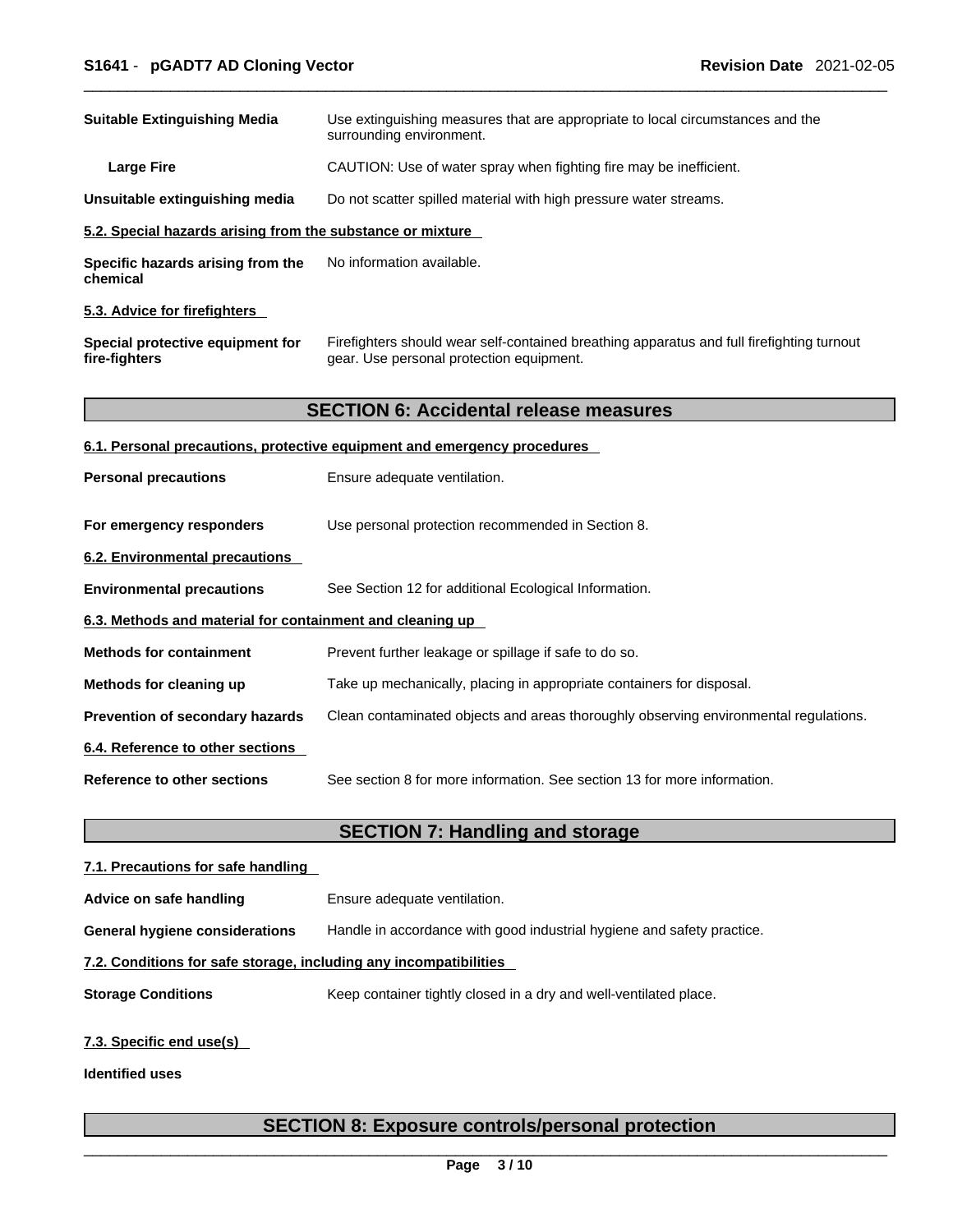#### **8.1. Control parameters**

**Exposure Limits** This product, as supplied, does not contain any hazardous materials with occupational exposure limits established by the region specific regulatory bodies.

# **Biological occupational exposure limits**

This product, as supplied, does not contain any hazardous materials with biological limits established by the region specific regulatory bodies.

| Derived No Effect Level (DNEL)<br><b>Predicted No Effect Concentration</b><br>(PNEC) | No information available.<br>No information available.                                                                                                                      |
|--------------------------------------------------------------------------------------|-----------------------------------------------------------------------------------------------------------------------------------------------------------------------------|
| 8.2. Exposure controls                                                               |                                                                                                                                                                             |
| <b>Personal Protective Equipment</b>                                                 |                                                                                                                                                                             |
| <b>Eye/face protection</b>                                                           | No special protective equipment required.                                                                                                                                   |
| Skin and body protection                                                             | No special protective equipment required.                                                                                                                                   |
| <b>Respiratory protection</b>                                                        | No protective equipment is needed under normal use conditions. If exposure limits are<br>exceeded or irritation is experienced, ventilation and evacuation may be required. |
| General hygiene considerations                                                       | Handle in accordance with good industrial hygiene and safety practice.                                                                                                      |
| <b>Environmental exposure controls</b>                                               | No information available.                                                                                                                                                   |

# **SECTION 9: Physical and chemical properties**

### **9.1. Information on basic physical and chemical properties**

| 3.1. MUUTMAHUTTUI DASIG PITYSIGAI AHU GHEIMGAI PIUPEI HES |                          |
|-----------------------------------------------------------|--------------------------|
| <b>Physical state</b>                                     | Liauid                   |
| Appearance                                                | Clear, colorless         |
| Color                                                     | Clear                    |
| Odor                                                      | Odorless.                |
| <b>Odor Threshold</b>                                     | No information available |
| <b>Property</b>                                           | <b>Values</b>            |

| Property                         | Values            | Remarks • Method         |
|----------------------------------|-------------------|--------------------------|
| Melting point / freezing point   | No data available | None known               |
| Boiling point/boiling range (°C) | No data available | None known               |
| Flammability (solid, gas)        | No data available | None known               |
| Flammability Limit in Air        |                   | None known               |
| Upper flammability limit:        | No data available |                          |
| Lower flammability limit:        | No data available |                          |
| Flash point                      | No data available | Open cup                 |
| <b>Autoignition temperature</b>  | No data available | None known               |
| <b>Decomposition temperature</b> |                   | None known               |
| pН                               |                   | None known               |
| pH (as aqueous solution)         | No data available | No information available |
| Kinematic viscosity              | No data available | None known               |
| Dynamic Viscosity                | No data available | None known               |
| Water solubility                 | No data available | None known               |
| Solubility in other solvents     | No data available | None known               |
| <b>Partition coefficient</b>     | No data available | None known               |
| Vapor pressure                   | No data available | None known               |
| <b>Relative density</b>          |                   | None known               |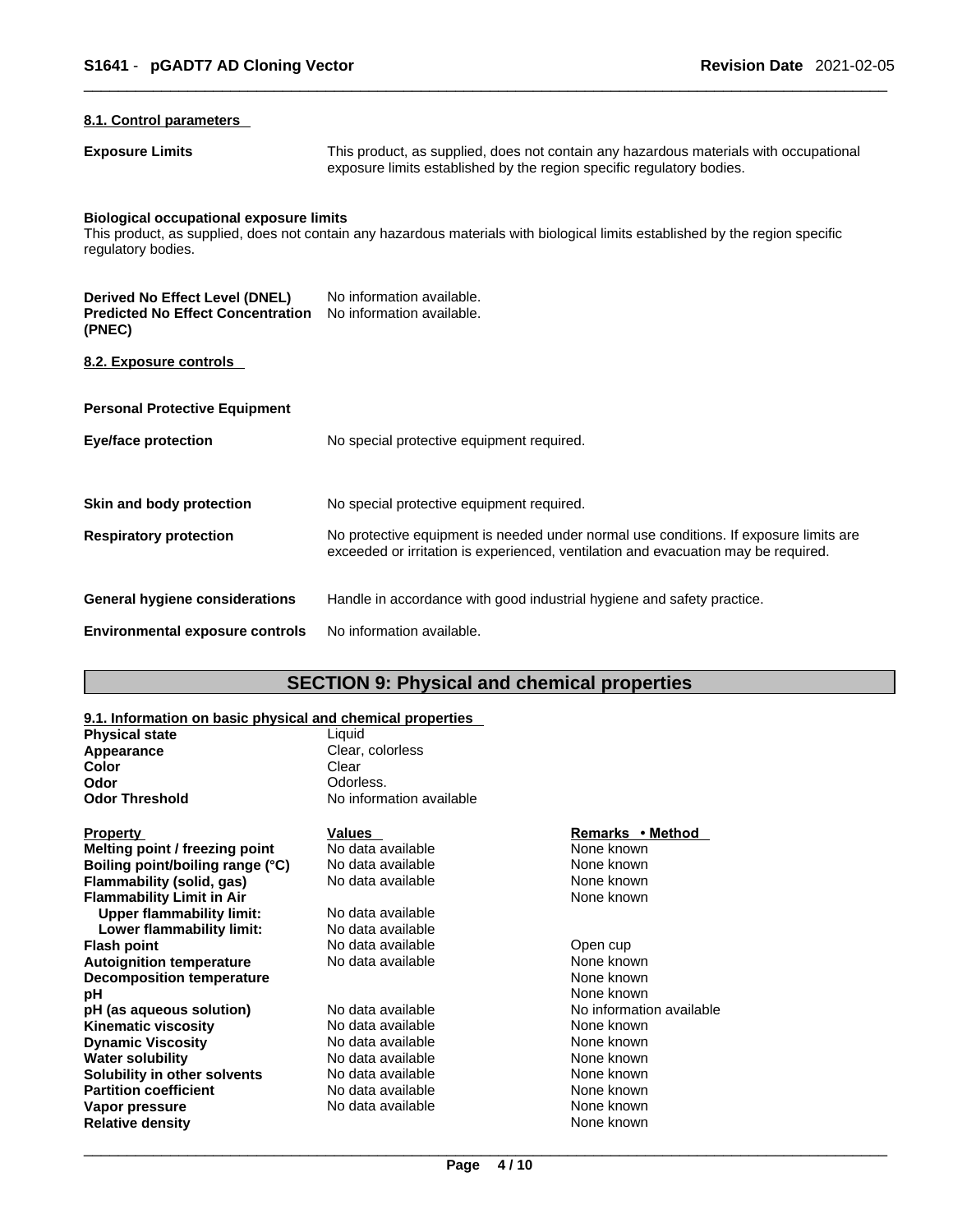| <b>Bulk Density</b>               | No data available        |
|-----------------------------------|--------------------------|
| <b>Liquid Density</b>             | No data available        |
| Vapor density                     | No data available        |
| <b>Particle characteristics</b>   |                          |
| <b>Particle Size</b>              | No information available |
| <b>Particle Size Distribution</b> | No information available |

#### **9.2. Other information**

*9.2.1. Information with regard to physical hazard classes* Not applicable

*9.2.2. Other safety characteristics* No information available

| <b>SECTION 10: Stability and reactivity</b> |  |  |
|---------------------------------------------|--|--|
|---------------------------------------------|--|--|

**None known** 

#### **10.1. Reactivity**

**Reactivity No information available.** 

**10.2. Chemical stability** 

**Stability** Stable under normal conditions.

**Explosion Data Sensitivity to mechanical impact** None. **Sensitivity to static discharge** None.

**10.3. Possibility of hazardous reactions**

**Possibility of hazardous reactions** None under normal processing.

**10.4. Conditions to avoid** 

**Conditions to avoid** None known based on information supplied.

**10.5. Incompatible materials**

**Incompatible materials** None known based on information supplied.

#### **10.6. Hazardous decomposition products**

**Hazardous Decomposition Products** None known based on information supplied.

# **SECTION 11: Toxicological information**

# **11.1. Information on hazard classes as defined in Regulation (EC) No 1272/2008**

# **Information on likely routes of exposure**

#### **Product Information**

| <b>Inhalation</b>   | Specific test data for the substance or mixture is not available. |
|---------------------|-------------------------------------------------------------------|
| Eye contact         | Specific test data for the substance or mixture is not available. |
| <b>Skin contact</b> | Specific test data for the substance or mixture is not available. |
| Ingestion           | Specific test data for the substance or mixture is not available. |

**<u>Symptoms related to the physical, chemical and toxicological characteristics</u>**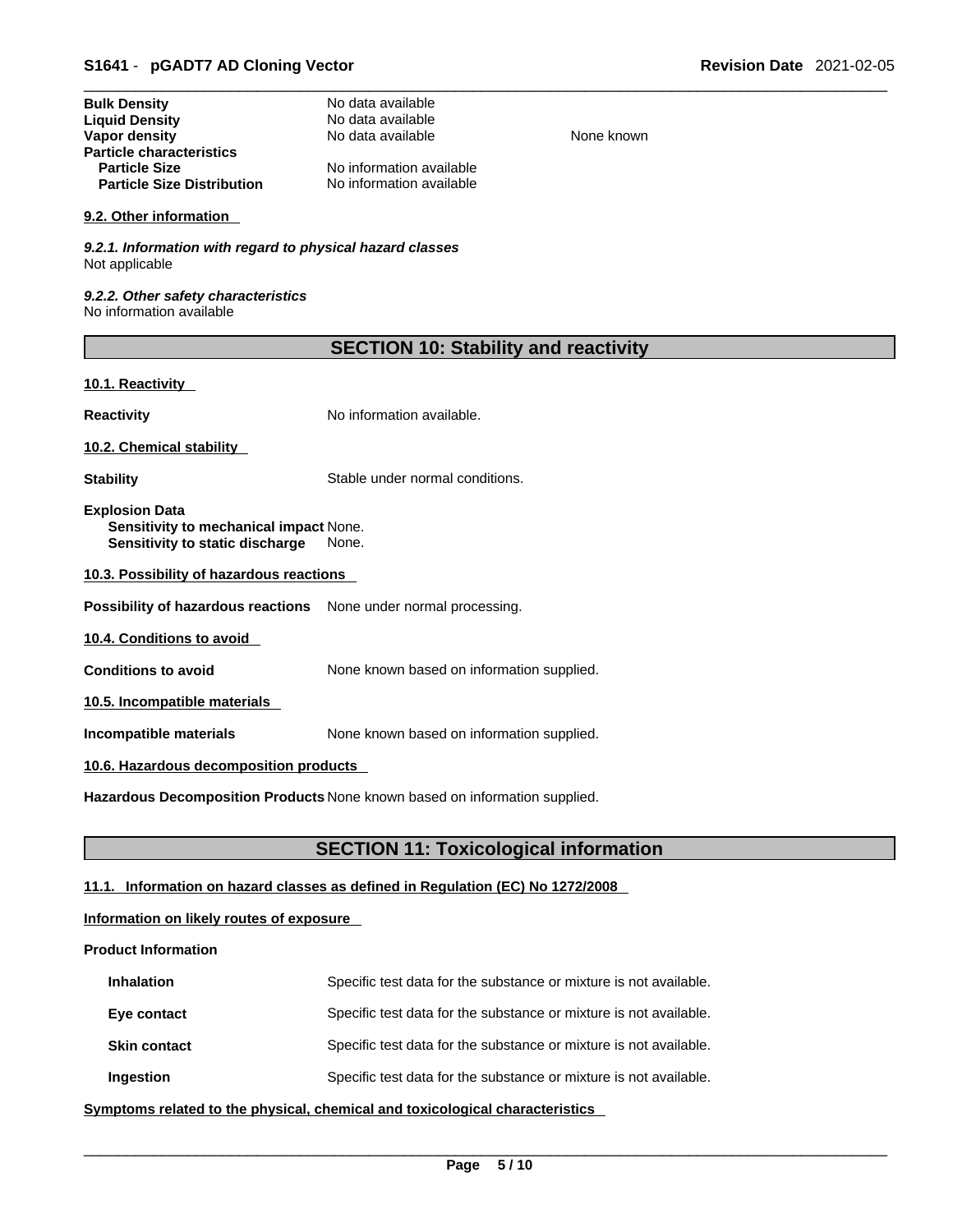**Symptoms** No information available.

**Numerical measures of toxicity**

# **Acute toxicity**

| Delayed and immediate effects as well as chronic effects from short and long-term exposure |                                                                                 |  |
|--------------------------------------------------------------------------------------------|---------------------------------------------------------------------------------|--|
| <b>Skin corrosion/irritation</b>                                                           | No information available.                                                       |  |
| Serious eye damage/eye irritation                                                          | No information available.                                                       |  |
| Respiratory or skin sensitization                                                          | No information available.                                                       |  |
| Germ cell mutagenicity                                                                     | No information available.                                                       |  |
| Carcinogenicity                                                                            | No information available.                                                       |  |
| <b>Reproductive toxicity</b>                                                               | No information available.                                                       |  |
| <b>STOT - single exposure</b>                                                              | No information available.                                                       |  |
| <b>STOT - repeated exposure</b>                                                            | No information available.                                                       |  |
| <b>Aspiration hazard</b>                                                                   | No information available.                                                       |  |
| 11.2. Information on other hazards                                                         |                                                                                 |  |
| 11.2.1. Endocrine disrupting properties                                                    |                                                                                 |  |
| <b>Endocrine disrupting properties</b>                                                     | No information available.                                                       |  |
| 11.2.2. Other information                                                                  |                                                                                 |  |
| Other adverse effects                                                                      | No information available.                                                       |  |
|                                                                                            | <b>SECTION 12: Ecological information</b>                                       |  |
| 12.1. Toxicity                                                                             |                                                                                 |  |
| <b>Ecotoxicity</b>                                                                         | The environmental impact of this product has not been fully investigated.       |  |
| <b>Unknown aquatic toxicity</b>                                                            | Contains 0.836 % of components with unknown hazards to the aquatic environment. |  |
| 12.2. Persistence and degradability                                                        |                                                                                 |  |
| <b>Persistence and degradability</b>                                                       | No information available.                                                       |  |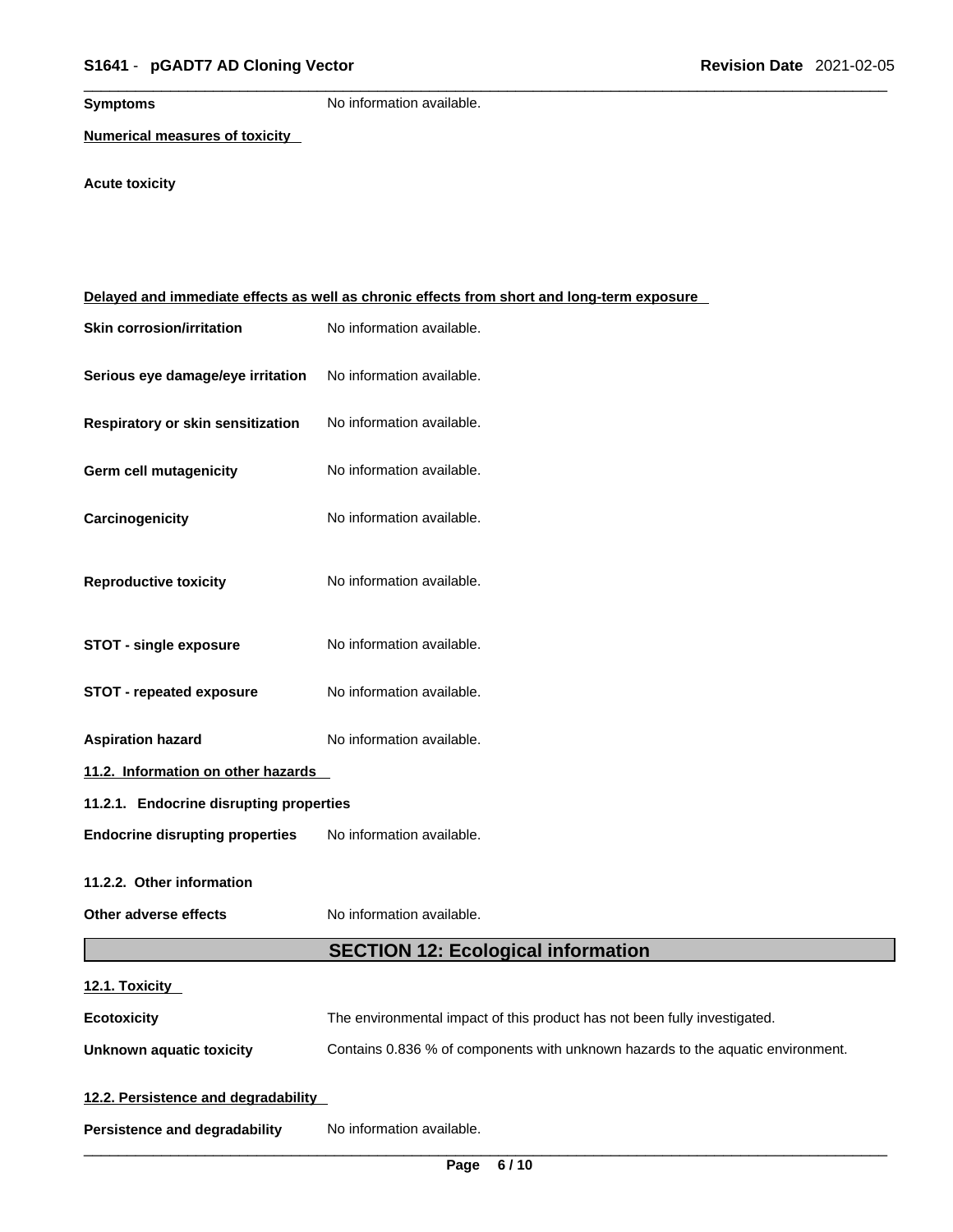#### **12.3. Bioaccumulative potential**

**Bioaccumulation** No information available.

**12.4. Mobility in soil** 

**Mobility in soil Mobility in soil No** information available.

**12.5. Results of PBT and vPvB assessment**

**PBT** and **vPvB** assessment No information available.

#### **12.6. Endocrine disrupting properties**

**Endocrine disrupting properties** No information available.

#### **12.7. Other adverse effects**

No information available.

# **SECTION 13: Disposal considerations**

#### **13.1. Waste treatment methods**

| Waste from residues/unused | Dispose of in accordance with local regulations. Dispose of waste in accordance with |
|----------------------------|--------------------------------------------------------------------------------------|
| products                   | environmental legislation.                                                           |
| Contaminated packaging     | Do not reuse empty containers.                                                       |

# **SECTION 14: Transport information**

| <b>IATA</b><br>14.1 UN number or ID number<br>14.2 UN proper shipping name<br>14.3 Transport hazard class(es)<br>14.4 Packing group<br>14.5 Environmental hazards<br>14.6 Special precautions for user<br><b>Special Provisions</b>                                                                    | Not regulated<br>No information available<br>Not regulated<br>Not regulated<br>Not applicable<br>None                             |
|--------------------------------------------------------------------------------------------------------------------------------------------------------------------------------------------------------------------------------------------------------------------------------------------------------|-----------------------------------------------------------------------------------------------------------------------------------|
| <b>IMDG</b><br>14.1 UN number or ID number<br>14.2 UN proper shipping name<br>14.3 Transport hazard class(es)<br>14.4 Packing group<br>14.5 Environmental hazards<br>14.6 Special precautions for user<br><b>Special Provisions</b><br>14.7 Maritime transport in bulk<br>according to IMO instruments | Not regulated<br>No information available<br>Not regulated<br>Not regulated<br>Not applicable<br>None<br>No information available |
| <b>RID</b><br>14.1 UN number or ID number<br>14.2 UN proper shipping name<br>14.3 Transport hazard class(es)<br>14.4 Packing group<br>14.5 Environmental hazards<br>14.6 Special precautions for user                                                                                                  | Not regulated<br>No information available<br>Not regulated<br>Not regulated<br>Not applicable                                     |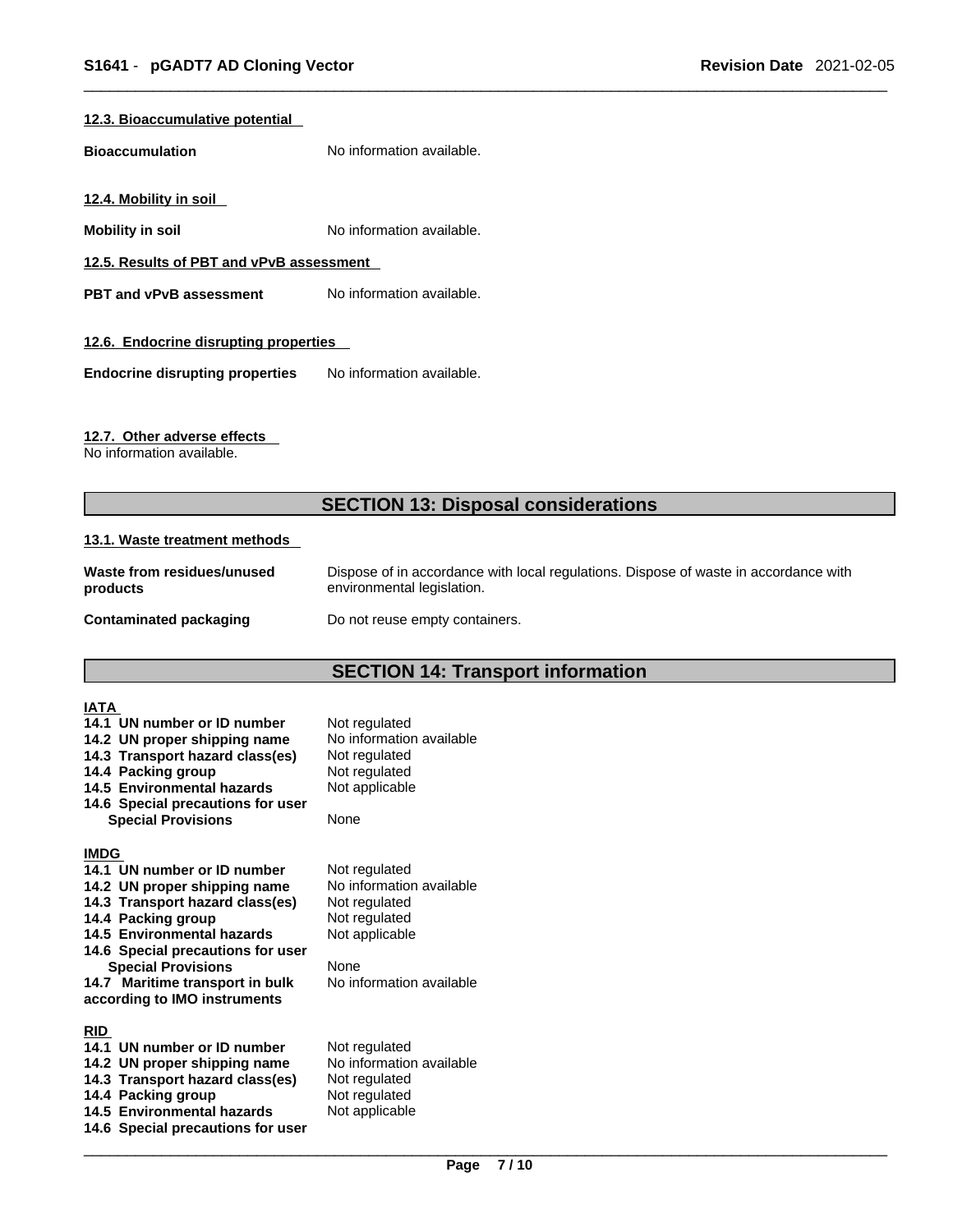**Special Provisions** None

| <b>ADR</b>                        |                          |
|-----------------------------------|--------------------------|
| 14.1 UN number or ID number       | Not regulated            |
| 14.2 UN proper shipping name      | No information available |
| 14.3 Transport hazard class(es)   | Not regulated            |
| 14.4 Packing group                | Not regulated            |
| 14.5 Environmental hazards        | Not applicable           |
| 14.6 Special precautions for user |                          |
| <b>Special Provisions</b>         | None                     |

# **SECTION 15: Regulatory information**

#### **15.1. Safety, health and environmental regulations/legislation specific for the substance or mixture**

#### **European Union**

Take note of Directive 98/24/EC on the protection of the health and safety of workers from the risks related to chemical agents at work.

#### **Authorizations and/or restrictions on use:**

This product does not contain substances subject to authorization (Regulation (EC) No. 1907/2006 (REACH), Annex XIV) This product does not contain substances subject to restriction (Regulation (EC) No. 1907/2006 (REACH), Annex XVII)

#### **Persistent Organic Pollutants**

Not applicable

**Ozone-depleting substances (ODS) regulation (EC) 1005/2009**

Not applicable

| <b>International Inventories</b> |  |
|----------------------------------|--|
| <b>TSCA</b>                      |  |
| <b>DSL/NDSL</b>                  |  |
| <b>EINECS/ELINCS</b>             |  |
| <b>ENCS</b>                      |  |
| <b>IECSC</b>                     |  |
| <b>KECL</b>                      |  |
| <b>PICCS</b>                     |  |
| <b>AICS</b>                      |  |

 **Legend:** 

 **TSCA** - United States Toxic Substances Control Act Section 8(b) Inventory  **DSL/NDSL** - Canadian Domestic Substances List/Non-Domestic Substances List  **EINECS/ELINCS** - European Inventory of Existing Chemical Substances/European List of Notified Chemical Substances  **ENCS** - Japan Existing and New Chemical Substances  **IECSC** - China Inventory of Existing Chemical Substances  **KECL** - Korean Existing and Evaluated Chemical Substances  **PICCS** - Philippines Inventory of Chemicals and Chemical Substances  **AICS** - Australian Inventory of Chemical Substances

#### **15.2. Chemical safety assessment**

**Chemical Safety Assessment** No information available

 $\_$  ,  $\_$  ,  $\_$  ,  $\_$  ,  $\_$  ,  $\_$  ,  $\_$  ,  $\_$  ,  $\_$  ,  $\_$  ,  $\_$  ,  $\_$  ,  $\_$  ,  $\_$  ,  $\_$  ,  $\_$  ,  $\_$  ,  $\_$  ,  $\_$  ,  $\_$  ,  $\_$  ,  $\_$  ,  $\_$  ,  $\_$  ,  $\_$  ,  $\_$  ,  $\_$  ,  $\_$  ,  $\_$  ,  $\_$  ,  $\_$  ,  $\_$  ,  $\_$  ,  $\_$  ,  $\_$  ,  $\_$  ,  $\_$  , **Page 8 / 10**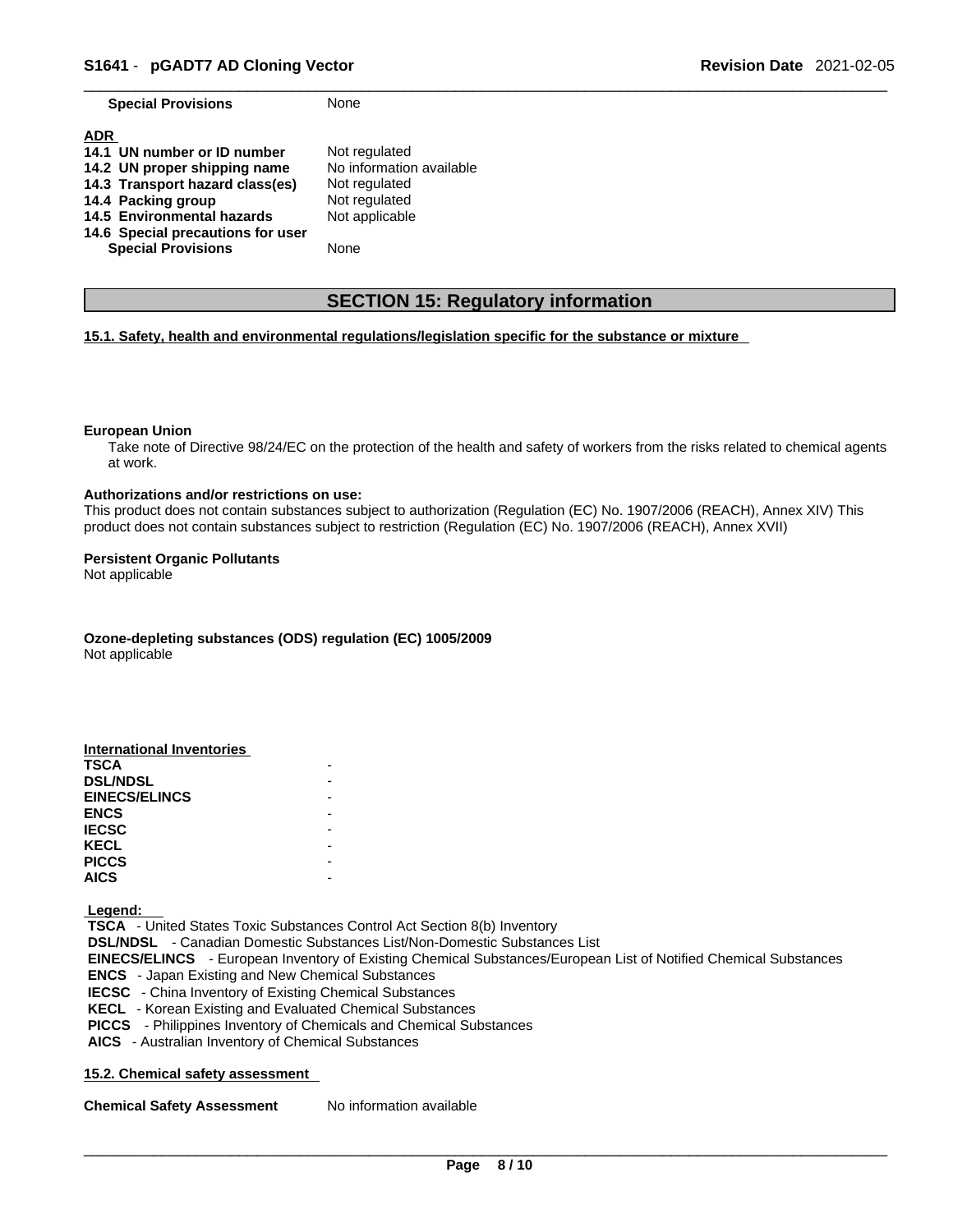# **SECTION 16: Other information**

#### **Key or legend to abbreviations and acronyms used in the safety data sheet**

#### **Legend**

SVHC: Substances of Very High Concern for Authorization:

#### **Legend Section 8: EXPOSURE CONTROLS/PERSONAL PROTECTION**

| TWA     | Time weighted average | STEL | Short term exposure limit |
|---------|-----------------------|------|---------------------------|
| Ceiling | Maximum limit value   |      | Skin designation          |

| Method Used                |
|----------------------------|
| Calculation method         |
| <b>Calculation method</b>  |
| <b>Calculation method</b>  |
| <b>Calculation method</b>  |
| <b>Calculation method</b>  |
| <b>ICalculation method</b> |
| <b>Calculation method</b>  |
| Calculation method         |
| Calculation method         |
| Calculation method         |
| <b>Calculation method</b>  |
| <b>Calculation method</b>  |
| Calculation method         |
| Calculation method         |
| <b>Calculation method</b>  |
| <b>Calculation method</b>  |
| <b>ICalculation method</b> |
| <b>Calculation method</b>  |
|                            |

#### **Key literature references and sources for data used to compile the SDS**

Agency for Toxic Substances and Disease Registry (ATSDR) U.S. Environmental Protection Agency ChemView Database European Food Safety Authority (EFSA) EPA (Environmental Protection Agency) Acute Exposure Guideline Level(s) (AEGL(s)) U.S. Environmental Protection Agency Federal Insecticide, Fungicide, and Rodenticide Act U.S. Environmental Protection Agency High Production Volume Chemicals Food Research Journal Hazardous Substance Database International Uniform Chemical Information Database (IUCLID) Japan GHS Classification Australia National Industrial Chemicals Notification and Assessment Scheme (NICNAS) NIOSH (National Institute for Occupational Safety and Health) National Library of Medicine's ChemID Plus (NLM CIP) National Library of Medicine's PubMed database (NLM PUBMED) National Toxicology Program (NTP) New Zealand's Chemical Classification and Information Database (CCID) Organization for Economic Co-operation and Development Environment, Health, and Safety Publications Organization for Economic Co-operation and Development High Production Volume Chemicals Program Organization for Economic Co-operation and Development Screening Information Data Set World Health Organization

#### **Revision Date** 2021-02-05

#### **This safety data sheet complies with the requirements of Regulation (EC) No. 1907/2006**

#### **Disclaimer**